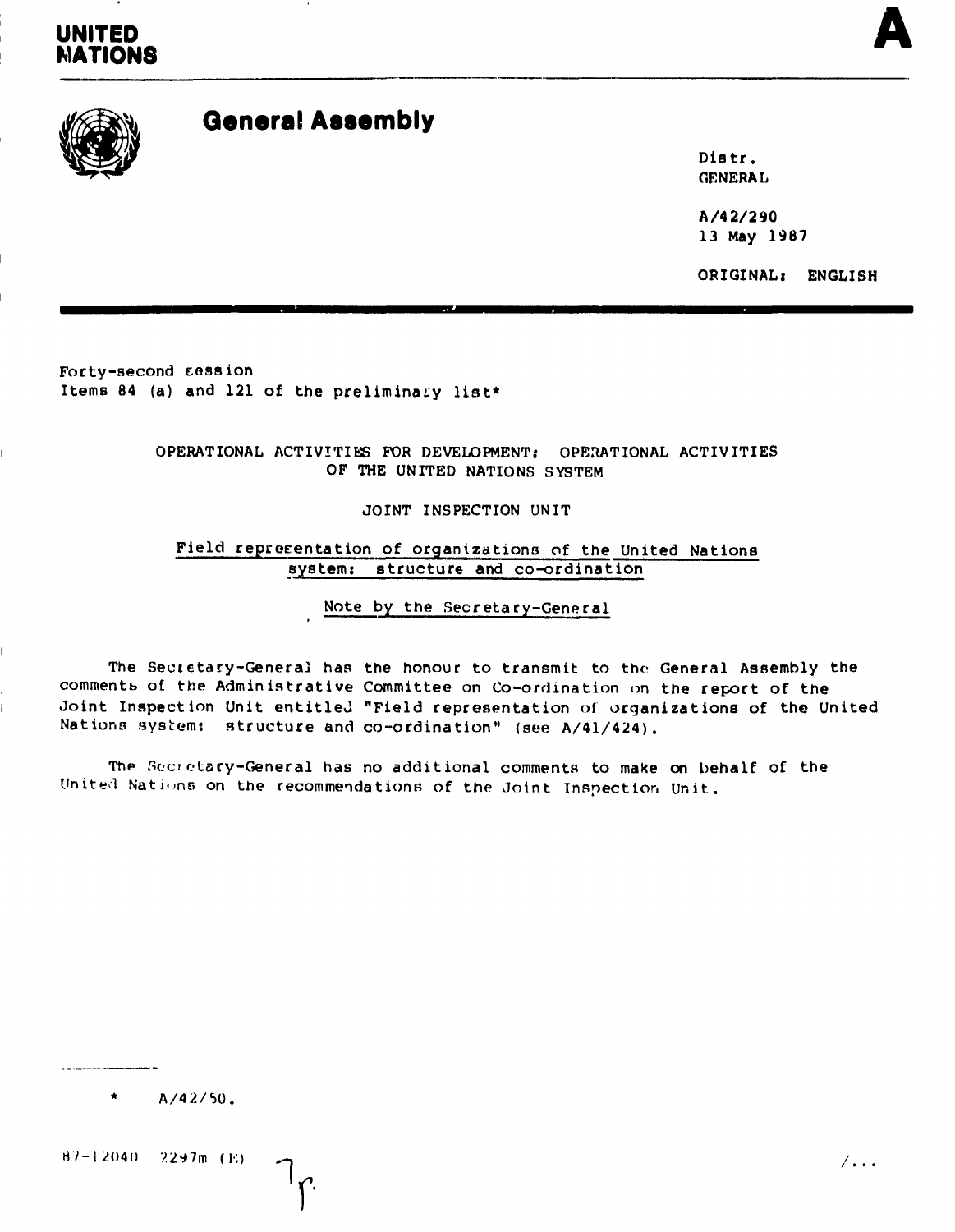A/42/290 English Page 2

### ANNE<sub>2</sub>

### Comments of the Administrative Committee on Co-ordination on the report of the Joint Inspection Unit entitled "Field representation of organizations of the United Nations system: structure and co-ordination"

### I. GENERAL

l. The report of the Joint Inspection Unit (JIU) entitled "Field representation of organizations of the United Nations system: structure and co-ordination" (see  $A/41/424$ ) has in general been favourably received by members of the Administrative Committee on Co-ordination (ACC). While a number of organizations had points of view that differed from those of the Unit on particular aspects of the analysis, most of them were of the view that the report makes a constructive and timely contribution to improving the effectiveness of the United Nations system in the field of operationnl activities.

2. The organizations of the system are generally of the view that the report provides a broad summary of the nature and structure of the system's field representation. Some organizations regretted, however, that certain factual information provided by them to the Inspectors was not reflected in the report.

1. It was generally felt that the report could have benefited from the incorporation of a more orderly chronological analysis of the evolution of arrangements for field representation in the United Nations system, from their establishment in the early 1950s. It was also felt that some of the underlyino assumptions, conclusions and recommendations relating to a more centralized field representation structure were inadequately substantiated.

4. The decentralization of activities to the regional and country levels and the concommitant expansion in field repcesentation have been pursued by several organizations in accordance with the policies established hy their respective governing bodies and in consonance with their constitutional mandates. ACC stresses that, as a matter of principle, field representations are established at the specific request of host Governments with a view to their deriving greater benefits from the activities of the organizations concerned.

 $5.$  ACC notes that the question of field representation is regularly reviewed by the governing bodies of the organizations concerned. In this regard, it is worth repeating that a logical and coherent approach to the field representation of the organizations of the United Nations system would be facilitated if Governments were to adopt consistent policies in the various intergovernmental forums of the system.

6. Members of ACC engaged in operational activities are particularly aware of the need, in the present circumstances of financial stringency, to ensure that admin istrative costs are kept to a minimum so that the largest possible share of their resources is directly devoted to programmes and projects that benefit developing countries. It was noted that a number of organizations have undertaken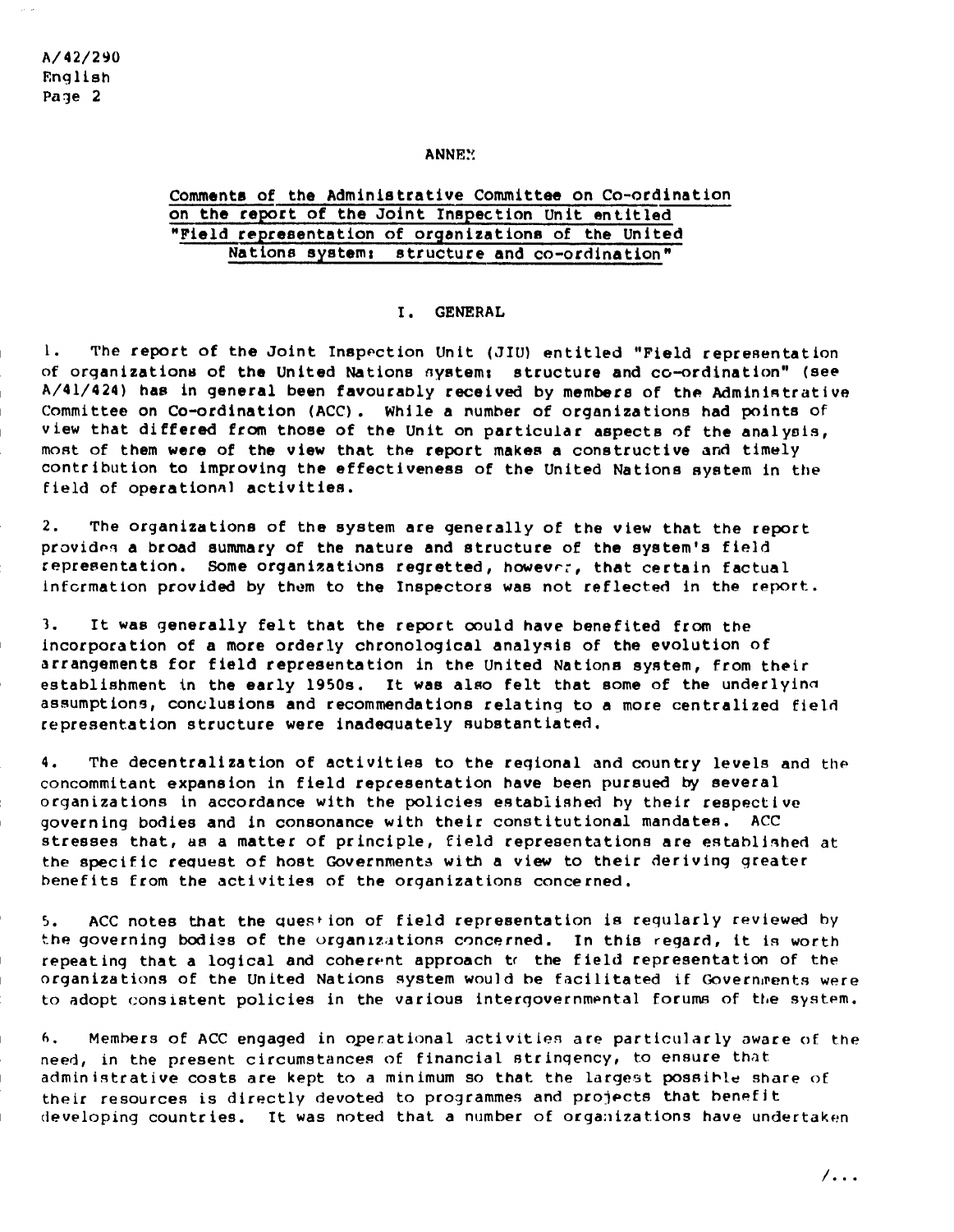o. are engaged in undertaking specific measures to review their field establishments. The Secretary-General points out that, at his request, a systematic review of all the field ottices of the organizations of the United Nations system under his direct authority will be undertaken, under the aegis of the Joint Consultative Group on Policy (JCGP), in order to determine whether the offices, including the use of common facilities, can be rationalized without diminishing the effectiveness of programme delivery.

### 1I. SPECIFIC COMMENTS

7. In their comments on the report a number of organizations described the particular characteristics of their field representatior arrangements that reflect their mandates and purposes and make available and accessible to Governments in an efficient and practical manner all of the services of the organization concerned. ACC wishes to emphasize thar support to technical co-operation activities is not the only justification for field offices: field offices also provide support for the normative, research and standard-setting functions of organizations, Borne of wnich have regional rather than individual country offices. The way in which the system's field representation has evolved and the differing rationale for and furposes of field offices naturally influence prospects for future arrangements.

8. Several organizations of the United Nations system, both large and small in tefms of the volume of technical co-operation activities, have no field representation. Some utilize the resident representative/resident co-ordinator as their representative and rely on the office of the United Nations Development Programme (UNDP) for administrative support. ACC recognizes that such arrangements are cost effective and are conducive to the promotion of coherence in the system'e operational activities at the country level. The use where feasible of common premises, as well as the maximum use of support services provided by the UNDP field office network, is also generally endorsed by the organizations of the system. ACC also notes that UNDP charges organizations for the administrative services rendered in this regatd whenever such services involve additional costs to UNDP.

9. ACC Is continuing its efforts to enhance the relevance and impact of the operational activities of the system through strengthened co-ordination at the country level. In this regard, ACC accents the role of the resident co-ordinator. He should act impartially on behalf of the system as a whole and whenever appropriate bring to the Government's attention the mandates, competence and resources of the various organizations of the system.

10. ACC believes that a primary concern is the strengthening of overall resources for operational activities and, in particular, for multilateral institutions, such as UNDP. Ultimately, the current stagnation in resource availability adversely affects all aspects of operational activities. While some organizations conclude that the reduced share of UNDP in total system-wide technical co-operation adversely affects co-ordination arrangements at the country level, other organizations are of the view that the co-ordination role of UNDP is not a function of its financial resources per se, but rather its knowledge of and its comprehensive approach to the country's problems.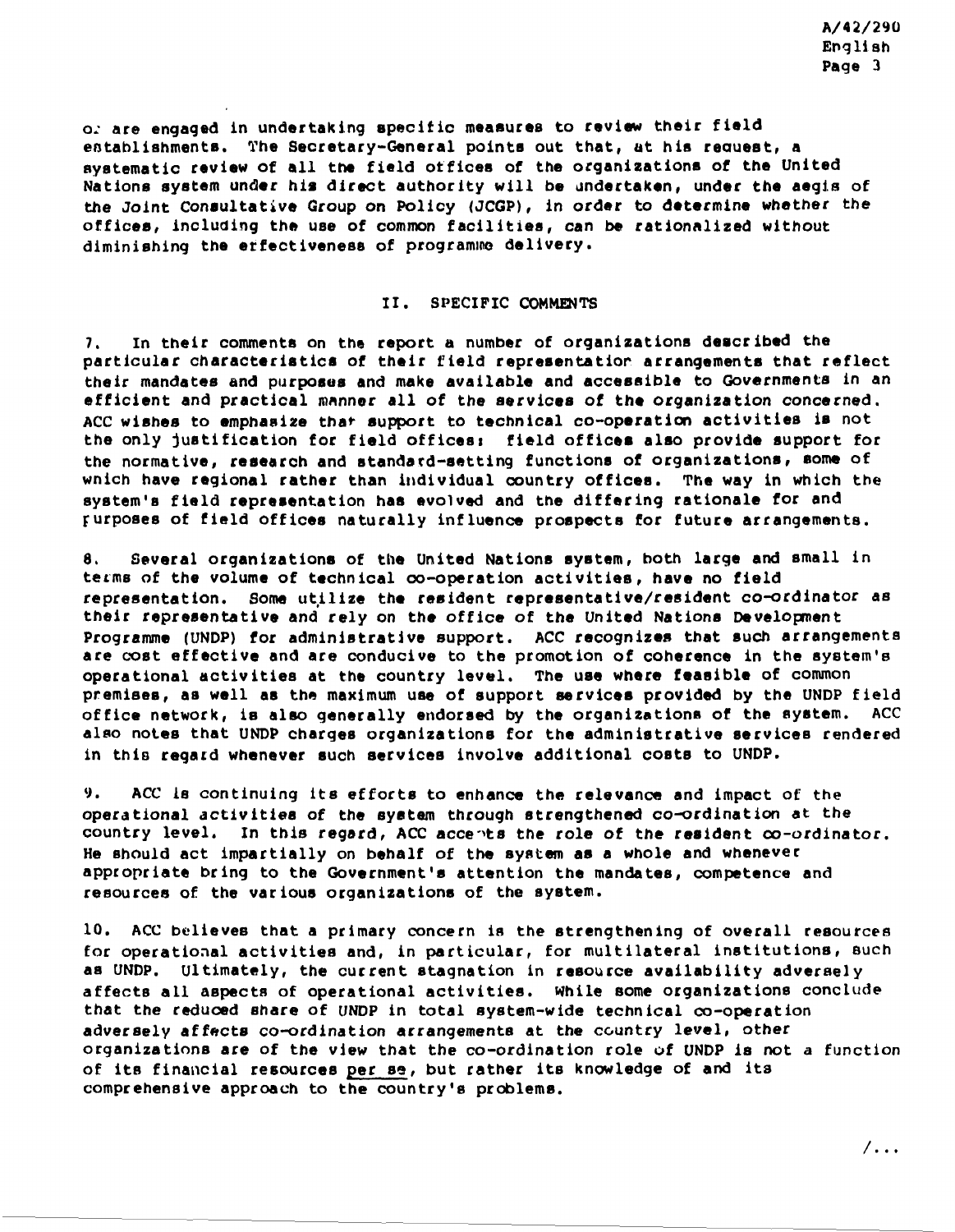A/42/290 English Page 4

... I

> 11. Several agencies, 1n noting the emphasis in the report on tighter co-ordination, stated that it failed to take account of the need for flexible approaches determined by the multiple dimensions of the system and by specific country circumstances. It was emphasized that approaches that were too rigid could prove counter-productive.

12. A number of comments were made with regard to the factual information contained in the report and to its interpretation. First some organizations have brought up to date the data regarding the size and growth of their field  $representation$  (see appendix).

13. Second, the Inspectors have concluded, after analysing the growth in professional field offices and the decline in the number of long-term experts, that "more Professionals in field offices are serving fewer technical co-operation experts than ten years ago" (see A/4l/23, para. 45) and that total "field office staff will soon outnumber project Btaff" (para. 46). In this regard, ACC notes that the ratio between project Btaff and field representation posts is not an appropriate measure of the effectiveness of, or the need for, field representation. Field representation fulfils many important functions other than those related to operational activities. Furthermore, the traditional distinction between "field representation staff" and "project staff" is no longer valid since several organizations rely on their field representations for project execution. In addition, the increased complexity of projects, including the greater reliance on short-term consultants and national project personnel, places greater responsibilities on field offices. Projecte directly executed by Governments are also on the increase and in many cases require the support of the field office structure.

14. Third, the views expressed in paragraphs 78 and 79 of the Inspector's report regarding relations of UNDP with the agencies reauire con,nent. On the one hand, the resident co-ordinator arLangements are based on decisions of Member States and reflect the need for the better co-ordination of operational activities at the country level. On the other hand, problams do arise inasmuch as some organizations regard UNDP as a competitor for the execution of projects.

15. The view is expressed in paragraph 79 of the report that "the fact that the individual now wears two hats does not help: he owes loyalty to the Administrator as resident representative and to the Secretary-Oeneral as resident co-ordinator". The Secretary-General wishes to indicate that the alleged dichotomy of loyalty haa not generally arisen in practice and that the Administrator of UNDP has co-operated fully in putting into effect the arrangements by Which the resident co-ordinator exercises his or her responsibilities.

### Comments on specific recommendations

16. The first two recommendations of the report, concerning a reaffirmation of the role of the resident co-ordinator (recommendation 1), a stay on new arrangements for the establishment of field representation until prescribed criteria are met (recommendation 2 (a)) and a testing of the cost-effectiveness or field representation (recommendation 2 (b)), are acceptable in principle to ACC, subject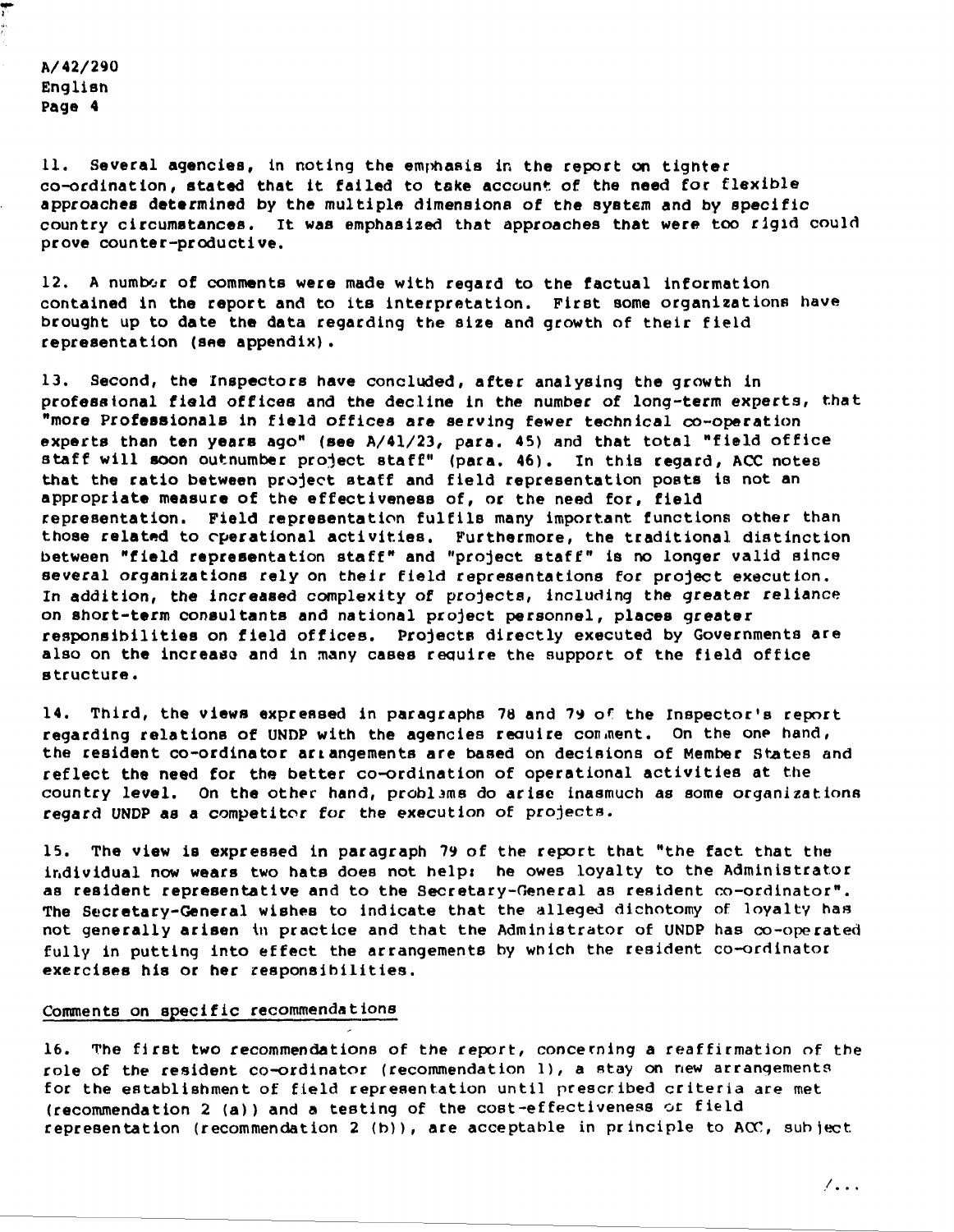to other relevant comments in this note. Paragraphs 21 and 22 of the report address the substance of the third recommendation, concerning the establishment of a roster of candidates for the post of resident co-ordinator. The fourth recommendation, dealing with relations between the resident co-ordinators and the directors of the United Nations information centres, is addressed to the United Nations.

17. In the first recommendation of the report, the General Assembly is called upon to "reaffirm its commitment to the coherent development of the United Nations system activities for the benefit of Member States and to the role of the resident co-ordinator as the official best suited to promote these aims" at the country level.

18. ACC accepts this recommendation. The Economic and Social Council, in paragraph 15 of its resolution 1986/74 of 23 July 1986 on the policy review of operational activities for development, invited "the governing bodies of the organizations of the United Nations system to reaffirm their full support for improved coherence of action by the system at the country level and for the role of the resident co-ordinator in accordance with Ganeral Assembly resolution 32/197".

19. Recommendation 2 (a) is linked to the second part of recommendation 1 in that a stay on new arrangements for the establishment of field representation is recommended until prescribed criteria are met. This recommendation is acceptable in principle to ACC. The criteria identified in paragraph 110 of the report for the establishment or expansion of field representation are utilized by governing bodies.

20. It is recalled that, in paragraph 17 of its resolution 1985/74, the Economic and Social Council requested the governing bodies of the organizations of the United Nations system to pay particular attention to the need to rationalize field representation of the organizations and, recognizing the necessity to consult with the recipient Governments on such matters, to establish new field offices only if the required services could not be shared with other organizations or provided in any other way.

 $21.$ In recommendation 2 (b) it is proposed that governing bodies should test the cost-effectiveness and efficiency of field representation and erminate such field representation that upon review does not appear viable. This recommendation is also generally acceptable, on the understanding that governing bodies will continue to carry out leviews in the light of secretariat assessments. Action already initiated by the Secretary-General is mentioned in paragraph 6 above.

 $22.7$ Recommendation 3 calls for the establishment by the Director-General for Development and International Economic Co-operation of a roster of possible candidates for the post of resident co-ordinator, including suitable candidates from the specialized agencies. Most organizations commented favourably on the proposal, which in their view would offer advantages by involving the system more closely in the process of co-ordination. They wished  $\mapsto$  emphasize, however, that this should include all organizations and entities of the United Nations system.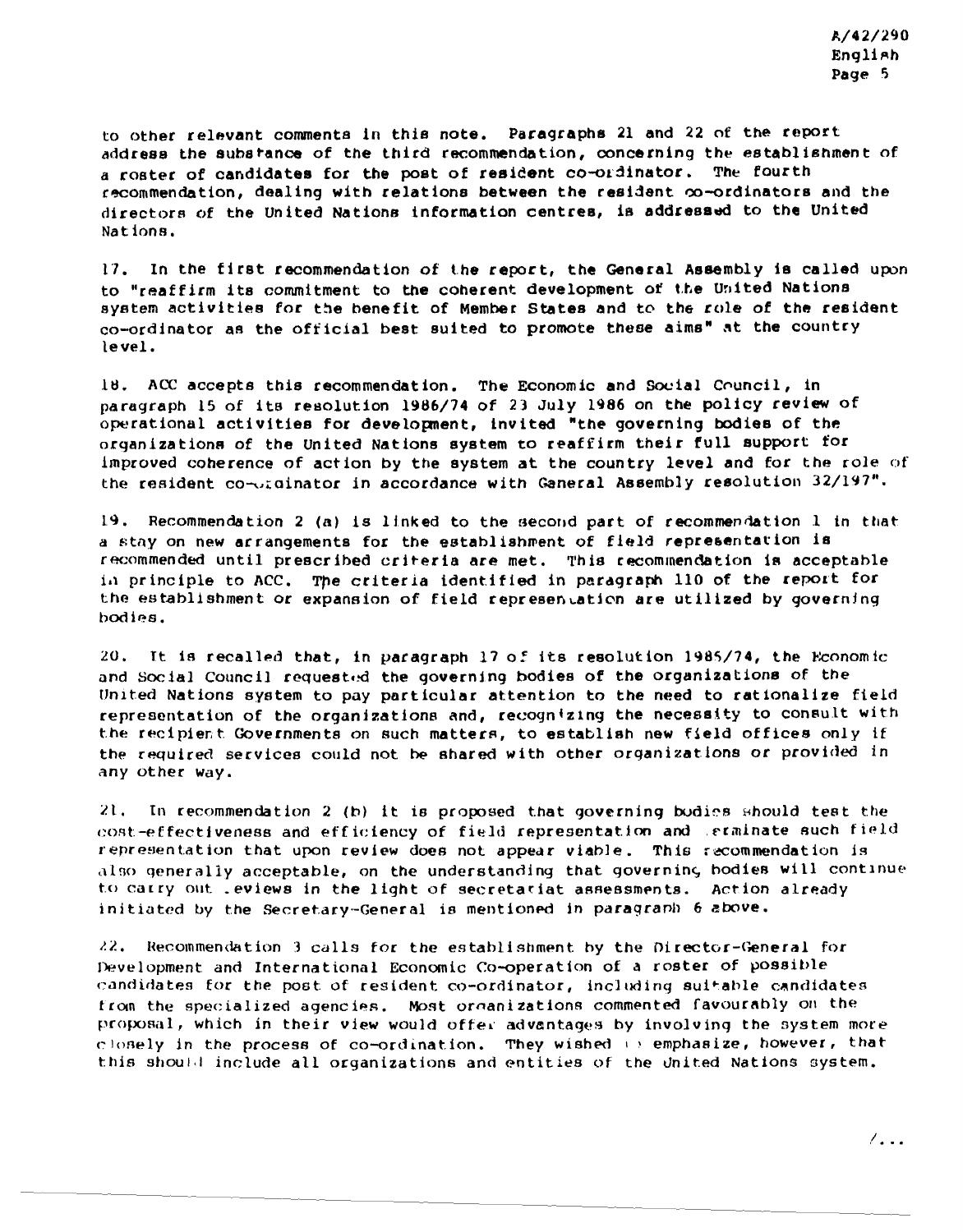$A/42/290$ English Page 6

UNDP observed that the establishment of such a roster could have the effect of 23. removing the appointment of the UNDP resident representatives from the authority of the Adminiatrator. Of the present 115 UNDP resident representatives, 40 have worked in one or more organizations of the system other than UNDP; a further 7 have come from the bilateral aid organizations on leave from their Governments. In these circumstances, UNDP would propose that it receive proposals for candidates for the post of resident representative from the Director-General and from the heads of organizations to enable it to maintain an informal roster of significant and highly qualified candidates from the United Nations system. This broadening of the UNDP roster may meet the concerns expressed in the report.

24. The Director-General and the Administrator of UNDP will keep this matter under continuing review in order to ensure the selection of well-qualified and experienced candidates for the post of resident co-ordinator.

In recommendation 4 it is proposed that the Secretary-General should make  $25.$ provision for a single accreditation to Governments which would cover at the same time the work of the resident co-ordinator and that of the director of the United Nations information centre, and that there should be a better rationalization of the work of the directors vis-à-vis that of the resident co-ordinators.

26. The Secretary-General has decided, in agreement with the Administrator of UNDP, to consolidate United Nations information centres with the office of the resident co-ordinator/resident representative wherever this is not already the case and it can be shown that a joint agreement will be at once more cost effective and efficient while at the same time respecting programme delivery requirements. It is understocd that such consolidation will not result in additional cost to UNDP.

27. The Secretary-General has also decided, and this applies in particular to the United Nations information centres, that the resident co-ordinator will represent him at the field level in his country of assignment, except in those situations where other arrangements are more appropriate.